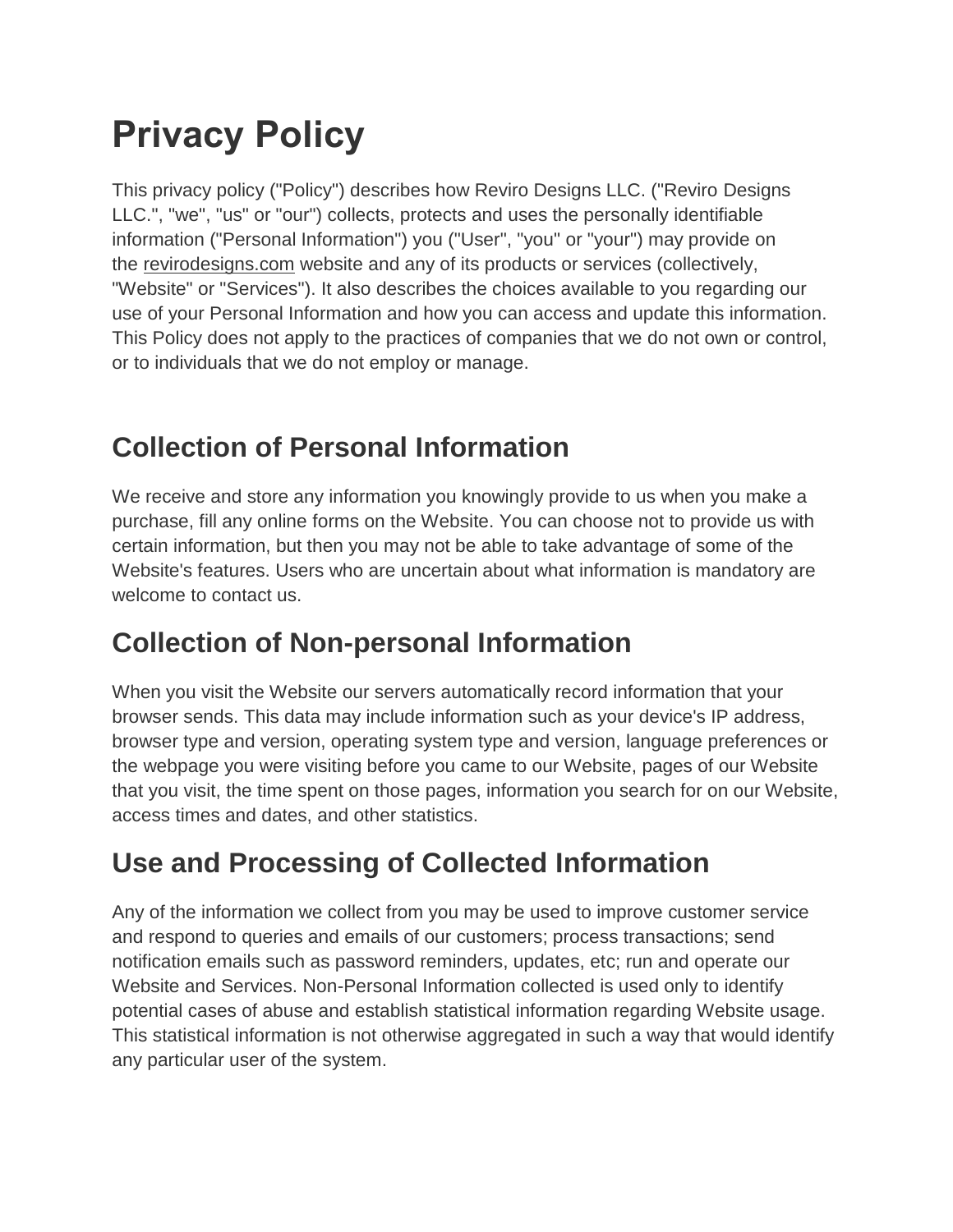We may process Personal Information related to you if one of the following applies: (i) You have given their consent for one or more specific purposes. Note that under some legislations we may be allowed to process information until you object to such processing (by opting out), without having to rely on consent or any other of the following legal bases below. This, however, does not apply, whenever the processing of Personal Information is subject to European data protection law; (ii) Provision of information is necessary for the performance of an agreement with you and/or for any pre-contractual obligations thereof; (ii) Processing is necessary for compliance with a legal obligation to which you are subject; (iv) Processing is related to a task that is carried out in the public interest or in the exercise of official authority vested in us; (v) Processing is necessary for the purposes of the legitimate interests pursued by us or by a third party. In any case, we will be happy to clarify the specific legal basis that applies to the processing, and in particular whether the provision of Personal Data is a statutory or contractual requirement, or a requirement necessary to enter into a contract.

#### **Information Transfer and Storage**

Depending on your location, data transfers may involve transferring and storing your information in a country other than your own. You are entitled to learn about the legal basis of information transfers to a country outside the European Union or to any international organization governed by public international law or set up by two or more countries, such as the UN, and about the security measures taken by us to safeguard your information. If any such transfer takes place, you can find out more by checking the relevant sections of this document or inquire with us using the information provided in the contact section.

## **The Rights of Users**

You may exercise certain rights regarding your information processed by us. In particular, you have the right to do the following: (i) you have the right to withdraw consent where you have previously given your consent to the processing of your information; (ii) you have the right to object to the processing of your information if the processing is carried out on a legal basis other than consent; (iii) you have the right to learn if information is being processed by us, obtain disclosure regarding certain aspects of the processing and obtain a copy of the information undergoing processing; (iv) you have the right to verify the accuracy of your information and ask for it to be updated or corrected; (v) you have the right, under certain circumstances, to restrict the processing of your information, in which case, we will not process your information for any purpose other than storing it; (vi) you have the right, under certain circumstances, to obtain the erasure of your Personal Information from us; (vii) you have the right to receive your information in a structured, commonly used and machine readable format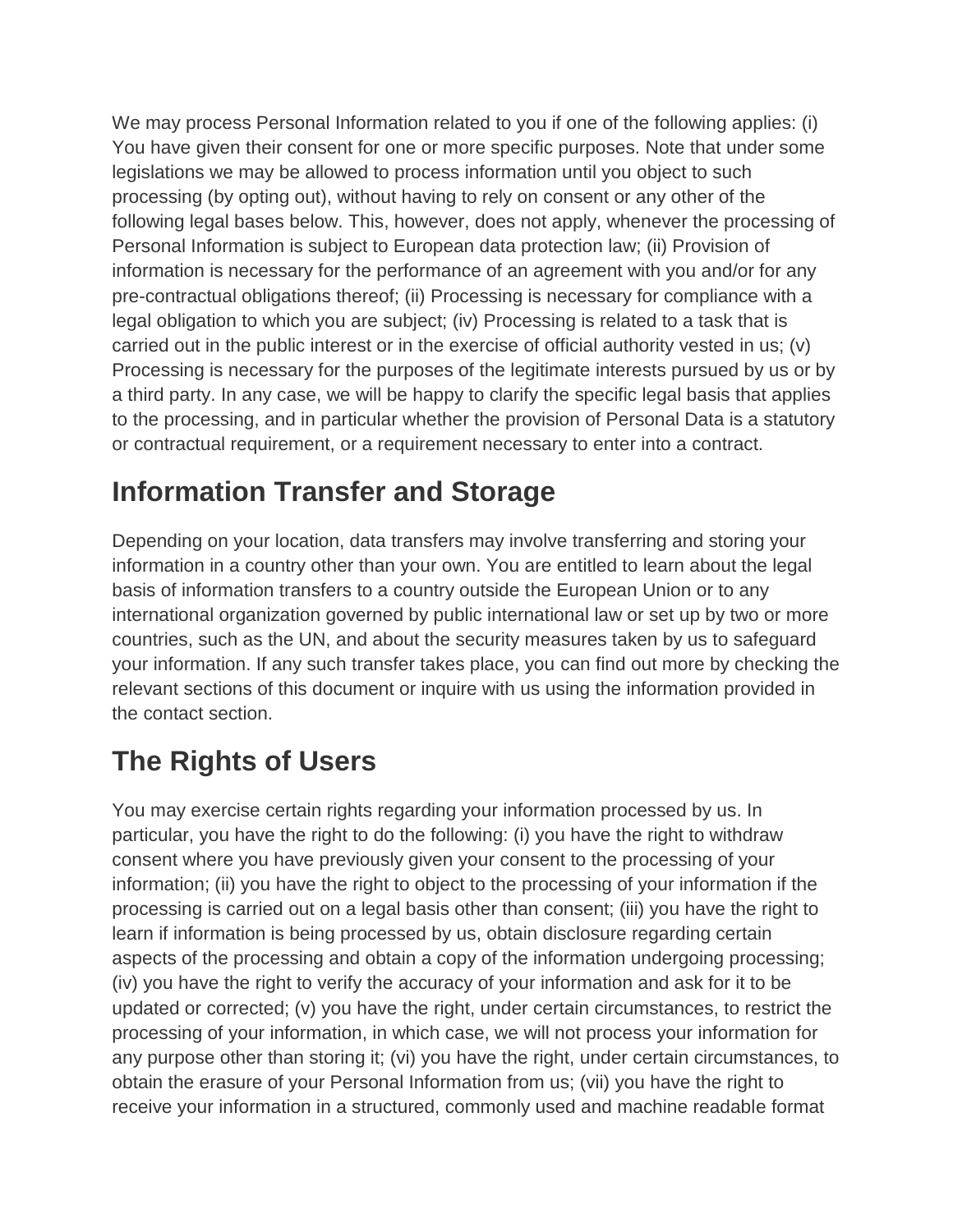and, if technically feasible, to have it transmitted to another controller without any hindrance. This provision is applicable provided that your information is processed by automated means and that the processing is based on your consent, on a contract which you are part of or on pre-contractual obligations thereof.

## **The Right to Object to Processing**

Where Personal Information is processed for a public interest, in the exercise of an official authority vested in us or for the purposes of the legitimate interests pursued by us, you may object to such processing by providing a ground related to your particular situation to justify the objection. You must know that, however, should your Personal Information be processed for direct marketing purposes, you can object to that processing at any time without providing any justification. To learn, whether we are processing Personal Information for direct marketing purposes, you may refer to the relevant sections of this document.

# **How to Exercise These Rights**

Any requests to exercise User rights can be directed to the Owner through the contact details provided in this document. These requests can be exercised free of charge and will be addressed by the Owner as early as possible and always within one month.

# **Billing and Payments**

We use third-party payment processors to assist us in processing your payment information securely. Such third-party processors' use of your Personal Information is governed by their respective privacy policies which may or may not contain privacy protections as protective as this Privacy Policy. We suggest that you review their respective privacy policies.

# **Privacy of Children**

We do not knowingly collect any Personal Information from children under the age of 13. If you are under the age of 13, please do not submit any Personal Information through our Website or Service. We encourage parents and legal guardians to monitor their children's Internet usage and to help enforce this Policy by instructing their children never to provide Personal Information through our Website or Service without their permission. If you have reason to believe that a child under the age of 13 has provided Personal Information to us through our Website or Service, please contact us.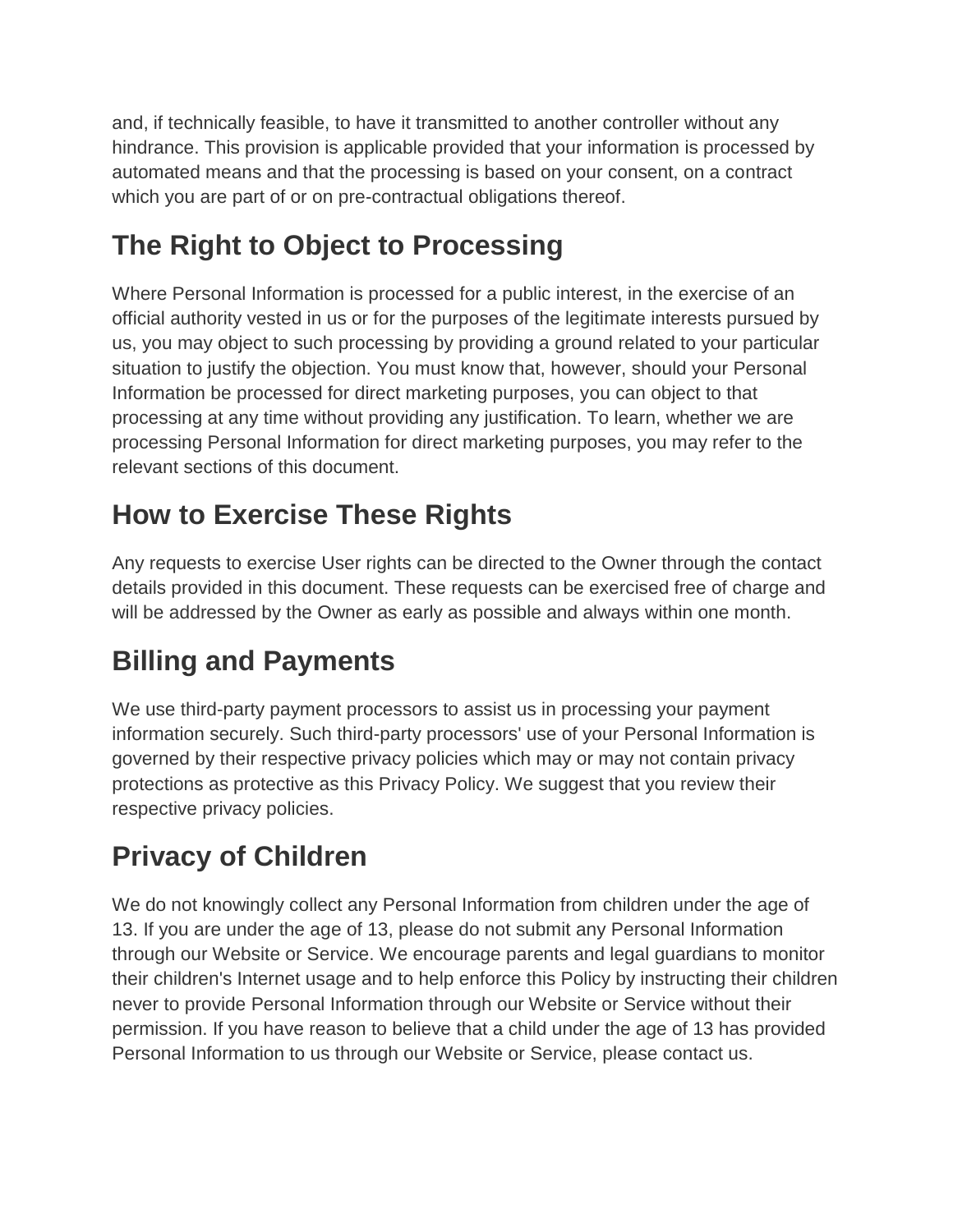#### **Newsletters**

We offer electronic newsletters to which you may voluntarily subscribe at any time. You may choose to stop receiving our newsletter or marketing emails by following the unsubscribe instructions included in these emails or by contacting us. However, you will continue to receive essential transactional emails.

## **Remarketing**

We also may permit certain third-party companies to help us tailor advertising that we think may be of interest to users and to collect and use other data about user activities on the Website. These companies may deliver ads that might place cookies and otherwise track user behavior.

# **Do Not Track Signals**

Some browsers incorporate a Do Not Track feature that signals to websites you visit that you do not want to have your online activity tracked. Tracking is not the same as using or collecting information in connection with a website. For these purposes, tracking refers to collecting personally identifiable information from consumers who use or visit a website or online service as they move across different websites over time. Our Website does not track its visitors over time and across third party websites. However, some third party sites may keep track of your browsing activities when they serve you content, which enables them to tailor what they present to you.

#### **Affiliates**

We may disclose information about you to our affiliates for the purpose of being able to offer you related or additional products and services. Any information relating to you that we provide to our affiliates will be treated by those affiliates in accordance with the terms of this Privacy Policy.

## **Links to Other Websites**

Our Website contains links to other websites that are not owned or controlled by us. Please be aware that we are not responsible for the privacy practices of such other websites or third-parties. We encourage you to be aware when you leave our Website and to read the privacy statements of each and every website that may collect Personal Information.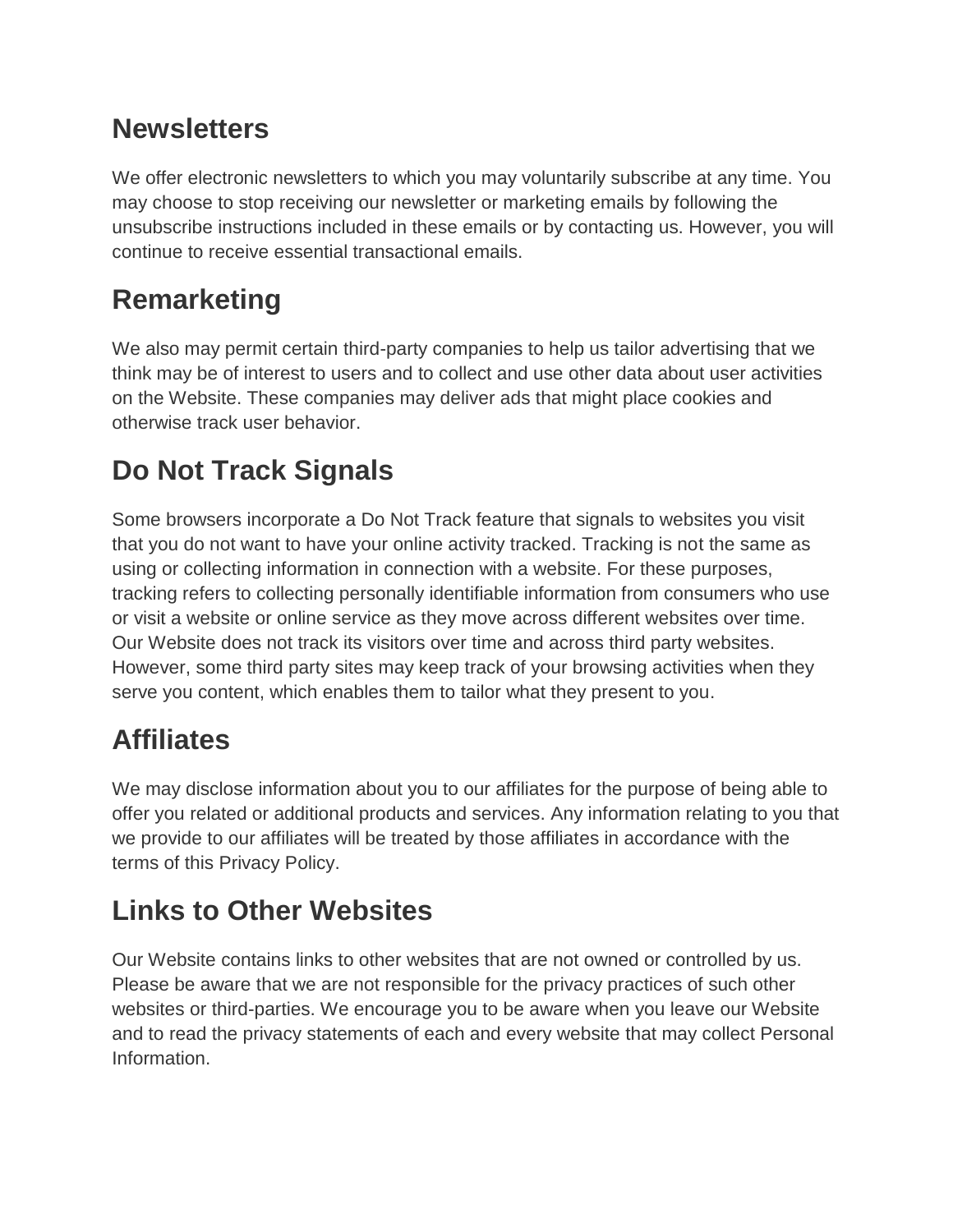## **Information Security**

We secure information you provide on computer servers in a controlled, secure environment, protected from unauthorized access, use, or disclosure. We maintain reasonable administrative, technical, and physical safeguards in an effort to protect against unauthorized access, use, modification, and disclosure of Personal Information in its control and custody. However, no data transmission over the Internet or wireless network can be guaranteed. Therefore, while we strive to protect your Personal Information, you acknowledge that (i) there are security and privacy limitations of the Internet which are beyond our control; (ii) the security, integrity, and privacy of any and all information and data exchanged between you and our Website cannot be guaranteed; and (iii) any such information and data may be viewed or tampered with in transit by a third-party, despite best efforts.

# **Data Breach**

In the event we become aware that the security of the Website has been compromised or users Personal Information has been disclosed to unrelated third-parties as a result of external activity, including, but not limited to, security attacks or fraud, we reserve the right to take reasonably appropriate measures, including, but not limited to, investigation and reporting, as well as notification to and cooperation with law enforcement authorities. In the event of a data breach, we will make reasonable efforts to notify affected individuals if we believe that there is a reasonable risk of harm to the user as a result of the breach or if notice is otherwise required by law. When we do, we will post a notice on the Website, send you an email.

# **Legal Disclosure**

We will disclose any information we collect, use or receive if required or permitted by law, such as to comply with a subpoena, or similar legal process, and when we believe in good faith that disclosure is necessary to protect our rights, protect your safety or the safety of others, investigate fraud, or respond to a government request. In the event we go through a business transition, such as a merger or acquisition by another company, or sale of all or a portion of its assets, your user account and personal data will likely be among the assets transferred.

#### **Changes and Amendments**

We reserve the right to modify this Policy relating to the Website or Services at any time, effective upon posting of an updated version of this Policy on the Website. When